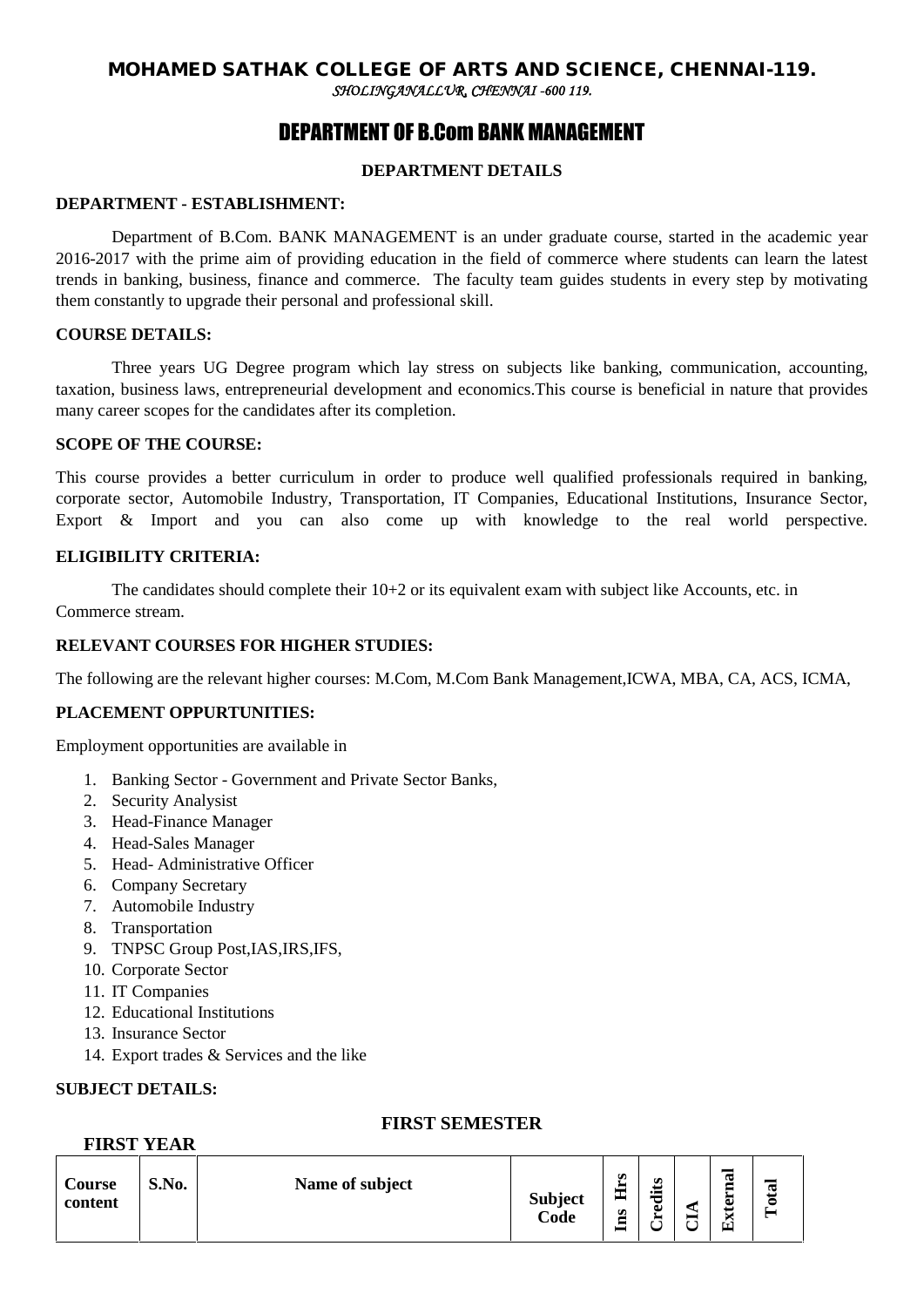|                   |                | Language Paper - Tamil - I                  | <b>CLA1L</b>       |   |                |    |    |     |
|-------------------|----------------|---------------------------------------------|--------------------|---|----------------|----|----|-----|
|                   | 2              | Hindi                                       | <b>CLE1E</b>       |   |                |    |    |     |
| PART <sub>1</sub> | 3              | Arabic                                      | <b>CLH1E</b>       | 6 | 3              | 25 | 75 | 100 |
|                   | $\overline{4}$ | French                                      | <b>CLK1K</b>       |   |                |    |    |     |
|                   | 5              | Malayalam                                   | <b>CLD1E</b>       |   |                |    |    |     |
| PART II           | 6              | English Paper - I                           | <b>CLZ1K</b>       | 6 | 3              | 25 | 75 | 100 |
|                   | 7              | Core Paper I: Financial Accounting          | CPW1A              | 5 | 4              | 25 | 75 | 100 |
| <b>PART III</b>   | 8              | Core Paper II : Business Communication      | CPW1B              | 5 | 4              | 25 | 75 | 100 |
|                   | 9              | <b>Allied Paper I: Business Economics</b>   | CDW1A              | 6 | 5              | 25 | 75 | 100 |
|                   | 10             | * Basic Tamil                               | <b>NLT1C</b>       |   |                |    |    |     |
| <b>PART IV</b>    | 11             | <b>Advanced Tamil</b>                       | TLT1C              | 2 | $\overline{2}$ | 25 | 75 | 100 |
|                   | 12             | <b>NME-Basics of Retail Marketing</b>       | CNE <sub>1</sub> B |   |                |    |    |     |
|                   | 13             | Soft Skill – I: Essentials of Language $\&$ | <b>TSSEA</b>       | 2 | 2              | 50 | 50 | 100 |
|                   |                | Communication                               |                    |   |                |    |    |     |

### **SECOND SEMESTER**

| S.No.          | Name of subject                                                         | <b>Subject</b><br>Code | Ins Hrs        | Credits        | CIA | External | Total |
|----------------|-------------------------------------------------------------------------|------------------------|----------------|----------------|-----|----------|-------|
| 1              | Language Paper - Tamil - II                                             | <b>CLA2H</b>           |                |                |     |          |       |
| $\overline{2}$ | Hindi                                                                   | CLE2H                  |                |                |     |          |       |
| 3              | Arabic                                                                  | CLH <sub>2G</sub>      | 6              |                |     |          | 100   |
| $\overline{4}$ | French                                                                  | CLK2G                  |                |                |     |          |       |
| 5              | Malayalam                                                               | CLD <sub>2G</sub>      |                |                |     |          |       |
| 6              | English Paper $-$ II                                                    | CLZ2K                  | 6              | 3              | 25  | 75       | 100   |
| 7              | Core Paper III : Principles of Management                               | CPW <sub>2</sub> A     | 5              | $\overline{4}$ | 25  | 75       | 100   |
| 8              | Core Paper IV: Theory of Money and<br><b>Banking</b>                    | CPW <sub>2</sub> B     | 5              | 4              | 25  | 75       | 100   |
| 9              | Allied Paper II : International<br>Economics                            | CDW2A                  | 6              | 5              | 25  | 75       | 100   |
| 10             | *Basic Tamil                                                            | NLT2D                  |                |                |     |          |       |
| 11             | <b>Advanced Tamil</b>                                                   | TLT2D                  | 2              | 2              | 25  | 75       | 100   |
| 12             | <b>NME - Basicsof BusinessInsurance</b>                                 | CNE2B                  |                |                |     |          |       |
| 13             | Soft Skill – II: Essentials of Spoken and<br><b>Presentation Skills</b> | <b>TSSEB</b>           | $\overline{2}$ | $\overline{2}$ | 50  | 50       | 100   |
|                |                                                                         |                        |                |                | 3   | 25       | 75    |

**\*** (a) Non-Tamil Students upto XII Std must be studied " Basic Tamil " comprising of two course in degree level

- (b) Tamil Students upto XII Std, taken Non-Tamil Language under Part-I at degree level Shall be taken " Advanced Tamil " comprising of two courses.
- (c) Tamil Students upto XII Std and taken Tamil under Part-I Language at degree level

shall be chosen "Non- Major Electives " at degree level

| <b>SECOND YEAR</b> |       |                                         |                        |                |        |    |             |       |  |  |  |  |
|--------------------|-------|-----------------------------------------|------------------------|----------------|--------|----|-------------|-------|--|--|--|--|
| Course<br>content  | S.No. | Name of subject                         | <b>Subject</b><br>Code | o.<br>占<br>Ins | redits | J  | xterna<br>囙 | Total |  |  |  |  |
| PART III           |       | Core Paper V: - Corporate Accounting    | CPW <sub>3</sub> A     | 6              | 4      | 25 | 75          | 100   |  |  |  |  |
|                    | 2     | Core Paper VI : Business Laws           | CPW3B                  | 5              | 4      | 25 | 75          | 100   |  |  |  |  |
|                    |       | Core Paper VII : Banking Theory Law and | CPW3C                  | 5              |        | 25 | 75          | 100   |  |  |  |  |
|                    | 3     | Practice                                |                        |                |        |    |             |       |  |  |  |  |

### **THIRD SEMESTER**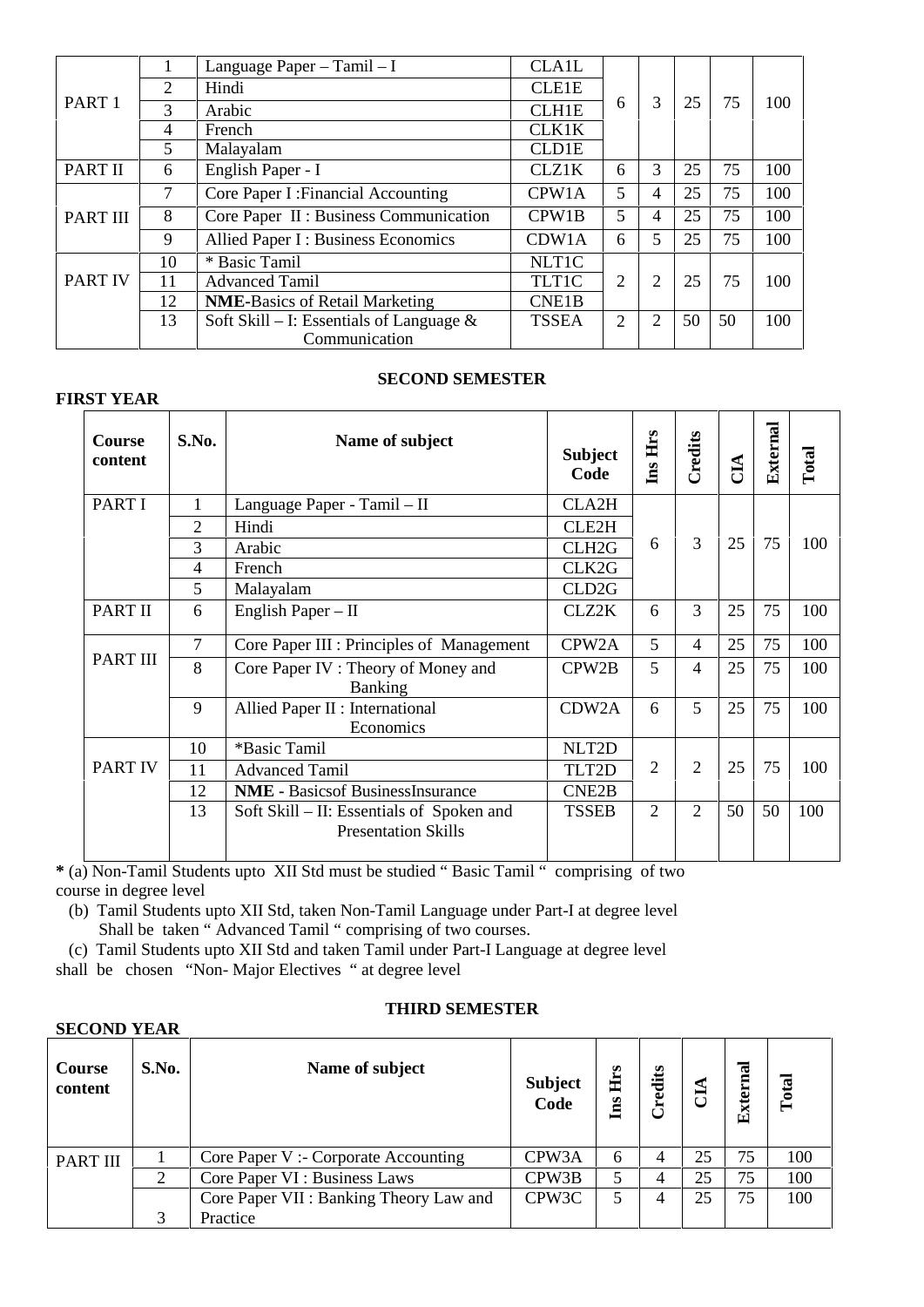|                | 4 | Core Paper VIII : Entrepreneurial<br>Development                                 | CPW3D              | 5 |                                                   | 25 | 75 | 100 |
|----------------|---|----------------------------------------------------------------------------------|--------------------|---|---------------------------------------------------|----|----|-----|
|                | 5 | Allied Paper $-$ III:<br>1Indian Economy-I $(Or)$<br>2. Business Mathematics - I | CDW3A/<br>CDW3B    | 6 |                                                   | 25 | 75 | 100 |
| <b>PART IV</b> | 6 | <b>Environmental Studies</b>                                                     | ENV <sub>4</sub> A |   | <b>Examination will be</b><br>held in Semester IV |    |    |     |
|                |   | Soft Skill - III: Personality Enrichment                                         | <b>TSSEG</b>       | 2 |                                                   | 50 | 50 | 100 |

# **FOURTH SEMESTER**

| <b>SECOND YEAR</b>       |                |                                     |                        |            |                |    |          |       |
|--------------------------|----------------|-------------------------------------|------------------------|------------|----------------|----|----------|-------|
| <b>Course</b><br>content | S.No.          | Name of subject                     | <b>Subject</b><br>Code | Hrs<br>Ins | Credits        | ÊЦ | External | Total |
|                          |                | Core Paper IX : Advanced Corporate  | CPW <sub>4</sub> A     | 6          | $\overline{4}$ | 25 | 75       | 100   |
|                          | 1              | Accounting                          |                        |            |                |    |          |       |
|                          | $\overline{2}$ | Core Paper $X$ : Financial Services | CPW <sub>4</sub> B     | 5          | 4              | 25 | 75       | 100   |
| <b>PART III</b>          | 3              | Core Paper XI : Business Taxation   | CPW <sub>4</sub> C     | 5          | 4              | 25 | 75       | 100   |
|                          | $\overline{4}$ | Core Paper XII : Company Law        | CPW <sub>4</sub> D     | 5          | 4              | 25 | 75       | 100   |
|                          |                | Allied Paper 1V:                    |                        |            |                |    |          |       |
|                          | 5              | 1. Indian Economy-II $($ or $)$     | CDW4A/                 | 6          | 4              | 25 | 75       | 100   |
|                          |                | 2. Business Mathematics - II        | CDW4B                  |            |                |    |          |       |
| <b>PART IV</b>           | 6              | <b>Environmental Studies</b>        | ENV <sub>4</sub> A     | 1          | 2              | 25 | 75       | 100   |
|                          | 7              | Soft Skill – IV: Computing Skills   | TSSE1                  | 2          | 3              | 50 | 50       | 100   |

# **THIRD YEAR**

# **FIFTH SEMESTER**

| <b>Course</b><br>content | S.No.          | Name of subject<br><b>Subject</b>                                                              |                    | Hrs<br>Ins | Credits        | ĆЦ | External | Total |
|--------------------------|----------------|------------------------------------------------------------------------------------------------|--------------------|------------|----------------|----|----------|-------|
|                          |                | Core Paper XIII : Practical Auditing                                                           | CPW5A              | 6          | 4              | 25 | 75       | 100   |
|                          | $\overline{2}$ | Core Paper XIV: Banking Theory<br><b>Regulatory Mechanism</b>                                  | CPW <sub>5</sub> B | 6          | 4              | 25 | 75       | 100   |
| <b>PART III</b>          | 3              | Core Paper XV: Portfolio Management                                                            | CPW <sub>5</sub> C | 5          | 4              | 25 | 75       | 100   |
|                          | 4              | Core Paper XVI : International Banking                                                         | CPW <sub>5</sub> D | 6          | 4              | 25 | 75       | 100   |
|                          | 5              | Elective Paper I:<br>1. Credit Risk and Management Banking (or)<br>2. Visual Basic Programming | CVM5A/<br>CVW5B    | 6          | 5              | 25 | 75       | 100   |
| <b>PART V</b>            | 6              | Value Education                                                                                | VAE <sub>50</sub>  |            | $\overline{2}$ | 25 | 75       | 100   |

### **SIXTH SEMESTER**

| <b>THIRD YEAR</b> |       |                 |                        |                                        |                |  |                                 |               |  |  |  |
|-------------------|-------|-----------------|------------------------|----------------------------------------|----------------|--|---------------------------------|---------------|--|--|--|
| Course<br>content | S.No. | Name of subject | <b>Subject</b><br>Code | $\boldsymbol{\omega}$<br>►<br>囯<br>Ins | dits<br>ω<br>∼ |  | nal<br>►<br>نە<br>ټ<br>iv.<br>G | ថ្ម<br>Č<br>− |  |  |  |